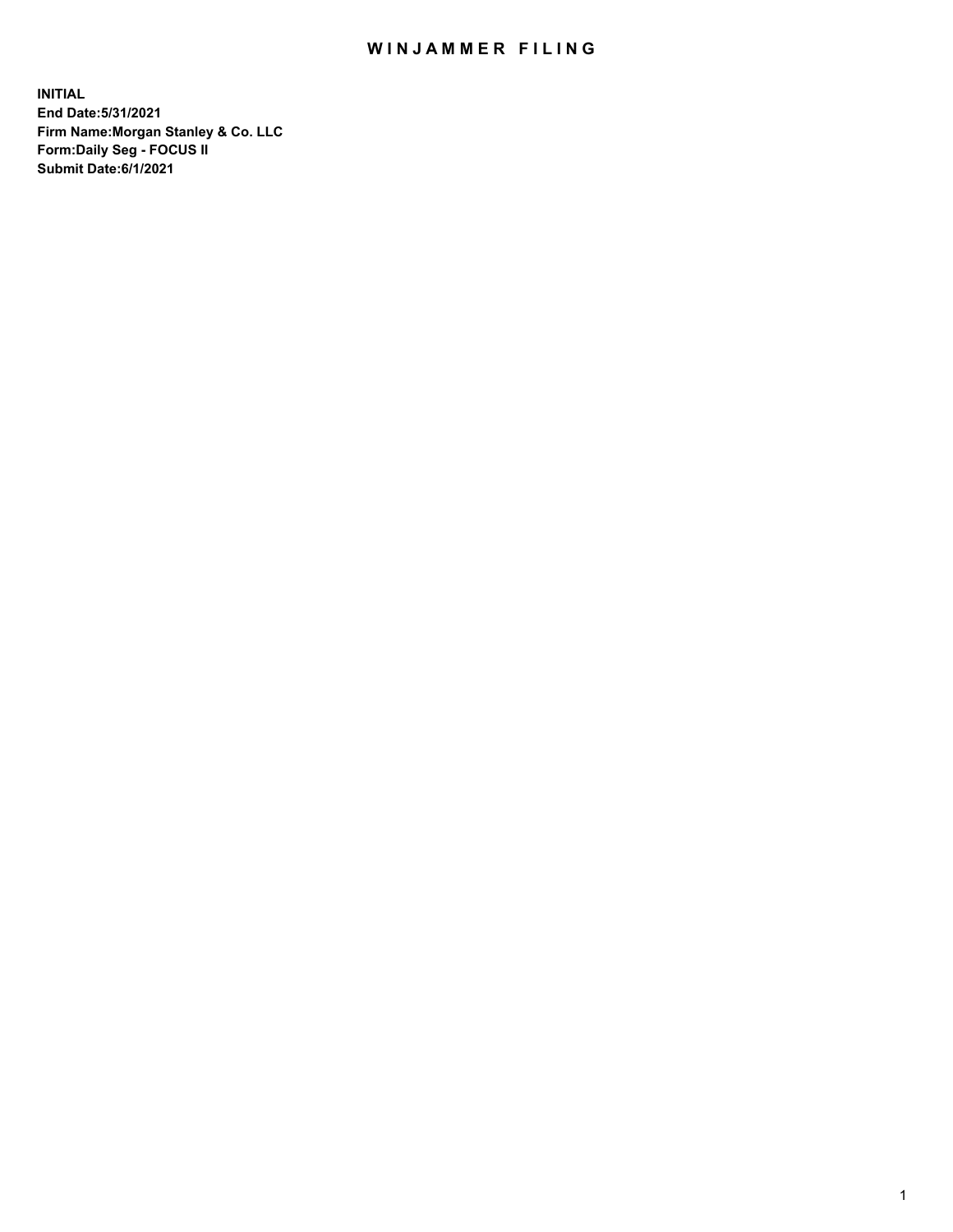**INITIAL End Date:5/31/2021 Firm Name:Morgan Stanley & Co. LLC Form:Daily Seg - FOCUS II Submit Date:6/1/2021 Daily Segregation - Cover Page**

| Name of Company                                                                                                                                                                                                                                                                                                                | Morgan Stanley & Co. LLC                                    |
|--------------------------------------------------------------------------------------------------------------------------------------------------------------------------------------------------------------------------------------------------------------------------------------------------------------------------------|-------------------------------------------------------------|
| <b>Contact Name</b>                                                                                                                                                                                                                                                                                                            | <b>Ikram Shah</b>                                           |
| <b>Contact Phone Number</b>                                                                                                                                                                                                                                                                                                    | 212-276-0963                                                |
| <b>Contact Email Address</b>                                                                                                                                                                                                                                                                                                   | Ikram.shah@morganstanley.com                                |
| FCM's Customer Segregated Funds Residual Interest Target (choose one):<br>a. Minimum dollar amount: ; or<br>b. Minimum percentage of customer segregated funds required:% ; or<br>c. Dollar amount range between: and; or<br>d. Percentage range of customer segregated funds required between:% and%.                         | 235,000,000<br><u>0</u><br>0 <sup>0</sup><br>00             |
| FCM's Customer Secured Amount Funds Residual Interest Target (choose one):<br>a. Minimum dollar amount: ; or<br>b. Minimum percentage of customer secured funds required:% ; or<br>c. Dollar amount range between: and; or<br>d. Percentage range of customer secured funds required between:% and%.                           | 140,000,000<br><u>0</u><br>0 <sub>0</sub><br>0 <sub>0</sub> |
| FCM's Cleared Swaps Customer Collateral Residual Interest Target (choose one):<br>a. Minimum dollar amount: ; or<br>b. Minimum percentage of cleared swaps customer collateral required:% ; or<br>c. Dollar amount range between: and; or<br>d. Percentage range of cleared swaps customer collateral required between:% and%. | 92,000,000<br><u>0</u><br>0 Q<br>0 <sub>0</sub>             |

Attach supporting documents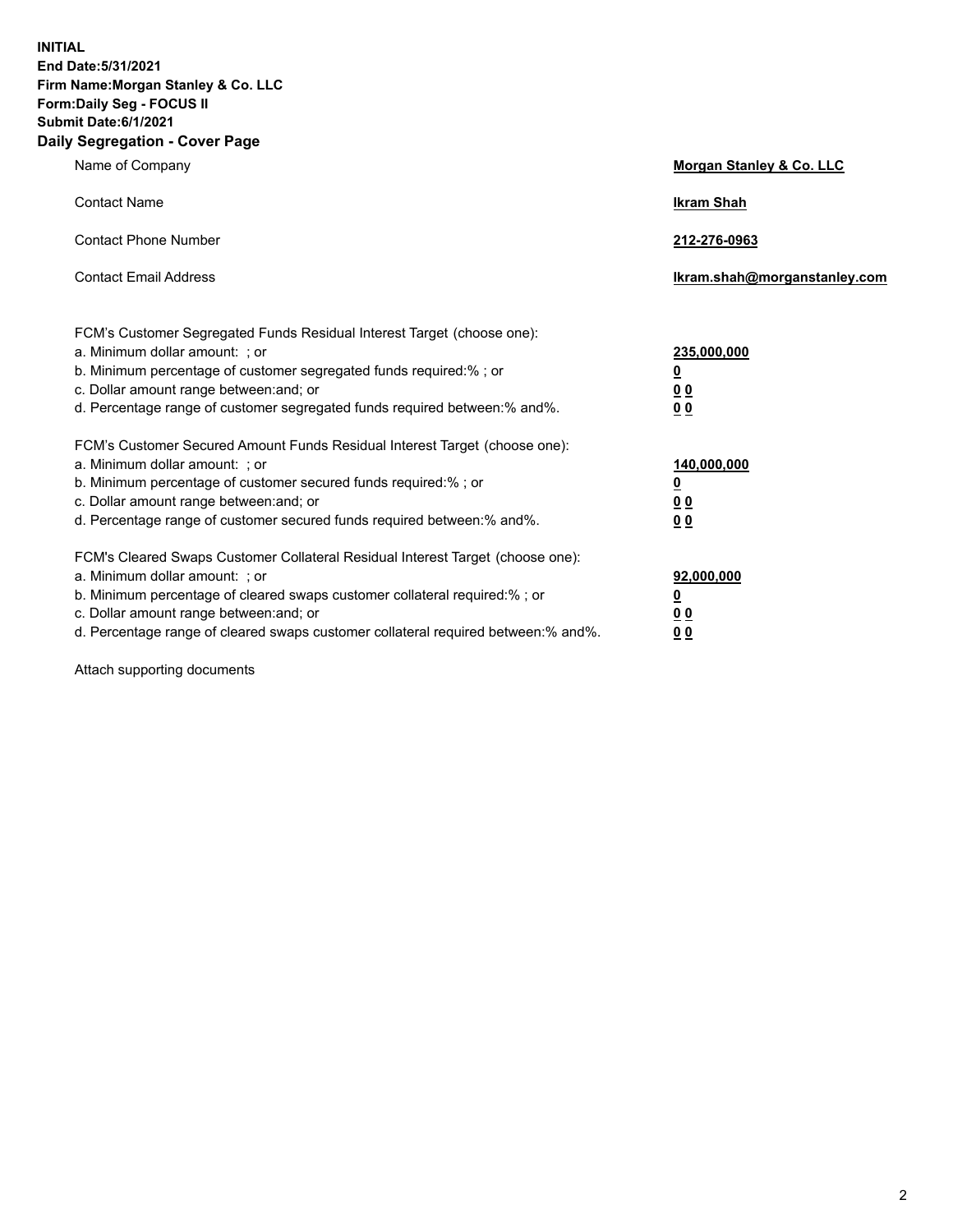## **INITIAL End Date:5/31/2021 Firm Name:Morgan Stanley & Co. LLC Form:Daily Seg - FOCUS II Submit Date:6/1/2021 Daily Segregation - Secured Amounts** Foreign Futures and Foreign Options Secured Amounts Amount required to be set aside pursuant to law, rule or regulation of a foreign government or a rule of a self-regulatory organization authorized thereunder 1. Net ledger balance - Foreign Futures and Foreign Option Trading - All Customers A. Cash **4,750,947,966** [7315] B. Securities (at market) **2,141,730,501** [7317] 2. Net unrealized profit (loss) in open futures contracts traded on a foreign board of trade **989,939,403** [7325] 3. Exchange traded options a. Market value of open option contracts purchased on a foreign board of trade **37,172,357** [7335]

- 4. Net equity (deficit) (add lines 1. 2. and 3.) **7,888,438,847** [7345]
- 5. Account liquidating to a deficit and account with a debit balances gross amount **35,820,947** [7351] Less: amount offset by customer owned securities **-34,255,487** [7352] **1,565,460**
- 6. Amount required to be set aside as the secured amount Net Liquidating Equity Method (add lines 4 and 5)
- 7. Greater of amount required to be set aside pursuant to foreign jurisdiction (above) or line 6.

## FUNDS DEPOSITED IN SEPARATE REGULATION 30.7 ACCOUNTS

- 1. Cash in banks
	- A. Banks located in the United States **650,549,005** [7500]
	- B. Other banks qualified under Regulation 30.7 **572,299,919** [7520] **1,222,848,924**
- 2. Securities
	- A. In safekeeping with banks located in the United States **550,369,004** [7540]
	- B. In safekeeping with other banks qualified under Regulation 30.7 **45,161,805** [7560] **595,530,809**
- 3. Equities with registered futures commission merchants
	-
	- B. Securities **0** [7590]
	- C. Unrealized gain (loss) on open futures contracts **6,233,246** [7600]
	- D. Value of long option contracts **0** [7610]
	- E. Value of short option contracts **0** [7615] **22,986,458** [7620]
- 4. Amounts held by clearing organizations of foreign boards of trade
	- A. Cash **0** [7640]
	- B. Securities **0** [7650]
	- C. Amount due to (from) clearing organization daily variation **0** [7660]
	- D. Value of long option contracts **0** [7670]
	- E. Value of short option contracts **0** [7675] **0** [7680]
- 5. Amounts held by members of foreign boards of trade
	-
	-
	- C. Unrealized gain (loss) on open futures contracts **983,706,157** [7720]
	- D. Value of long option contracts **37,172,357** [7730]
	-
- 6. Amounts with other depositories designated by a foreign board of trade **0** [7760]
- 7. Segregated funds on hand **0** [7765]
- 8. Total funds in separate section 30.7 accounts **8,108,987,373** [7770]
- 9. Excess (deficiency) Set Aside for Secured Amount (subtract line 7 Secured Statement Page 1 from Line 8)
- 10. Management Target Amount for Excess funds in separate section 30.7 accounts **140,000,000** [7780]
- 11. Excess (deficiency) funds in separate 30.7 accounts over (under) Management Target **78,983,066** [7785]

**0** [7305]

 b. Market value of open contracts granted (sold) on a foreign board of trade **-31,351,380** [7337] [7354] **7,890,004,307** [7355]

**7,890,004,307** [7360]

[7530]

[7570]

A. Cash **16,753,212** [7580]

 A. Cash **3,731,894,356** [7700] B. Securities **1,546,199,692** [7710] E. Value of short option contracts **-31,351,380** [7735] **6,267,621,182** [7740] **218,983,066** [7380]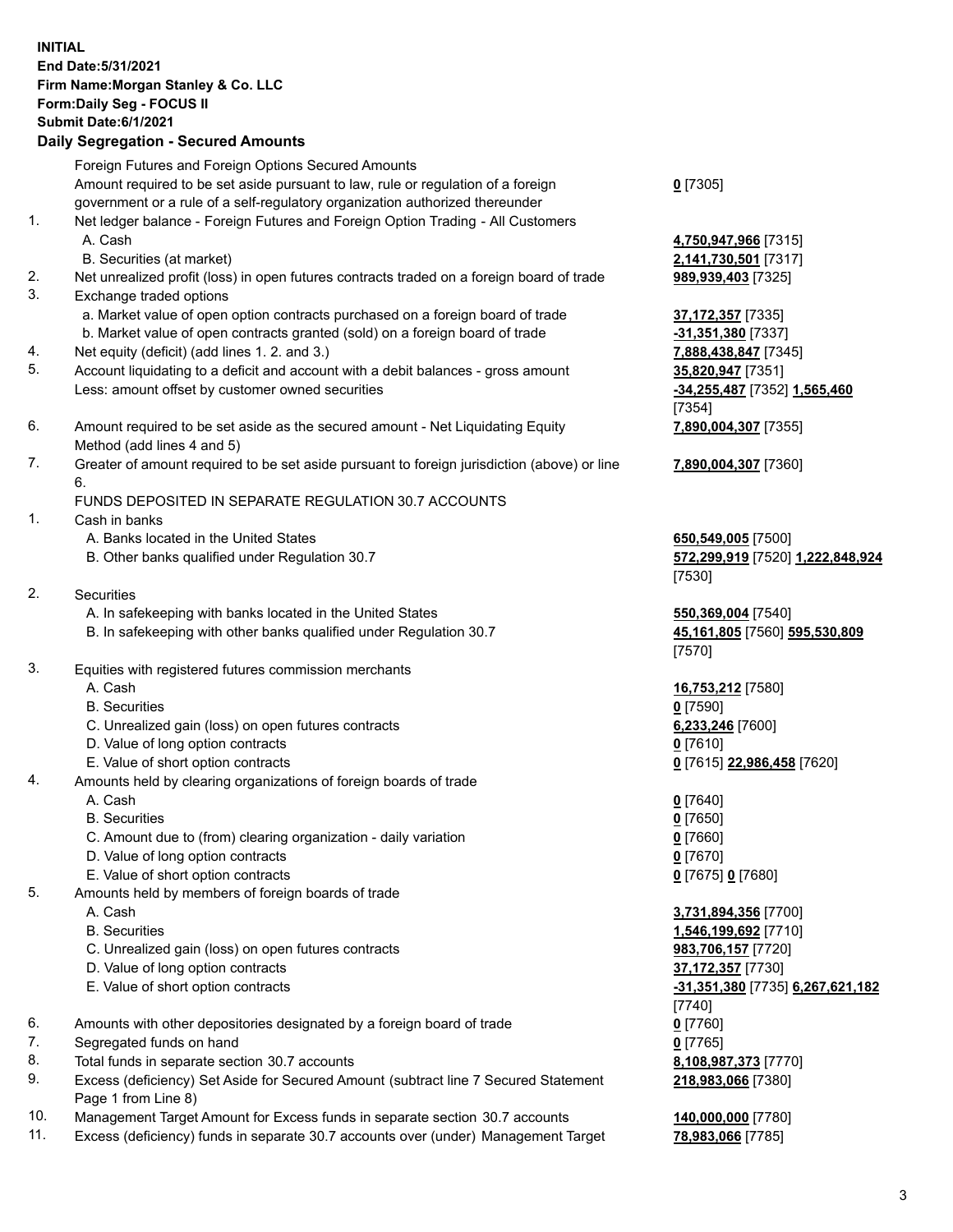|     | <b>INITIAL</b><br>End Date: 5/31/2021<br>Firm Name: Morgan Stanley & Co. LLC<br>Form: Daily Seg - FOCUS II<br><b>Submit Date:6/1/2021</b> |                                    |
|-----|-------------------------------------------------------------------------------------------------------------------------------------------|------------------------------------|
|     | Daily Segregation - Segregation Statement                                                                                                 |                                    |
|     | SEGREGATION REQUIREMENTS(Section 4d(2) of the CEAct)                                                                                      |                                    |
| 1.  | Net ledger balance                                                                                                                        |                                    |
|     | A. Cash                                                                                                                                   | 12,626,658,967 [7010]              |
|     | B. Securities (at market)                                                                                                                 | 8,152,987,210 [7020]               |
| 2.  | Net unrealized profit (loss) in open futures contracts traded on a contract market                                                        | 4,626,946,380 [7030]               |
| 3.  | Exchange traded options                                                                                                                   |                                    |
|     | A. Add market value of open option contracts purchased on a contract market                                                               | 867,179,766 [7032]                 |
|     | B. Deduct market value of open option contracts granted (sold) on a contract market                                                       | -414,489,942 [7033]                |
| 4.  | Net equity (deficit) (add lines 1, 2 and 3)                                                                                               | 25,859,282,381 [7040]              |
| 5.  | Accounts liquidating to a deficit and accounts with                                                                                       |                                    |
|     | debit balances - gross amount                                                                                                             | 200,481,102 [7045]                 |
| 6.  | Less: amount offset by customer securities                                                                                                | -199,914,842 [7047] 566,260 [7050] |
|     | Amount required to be segregated (add lines 4 and 5)<br>FUNDS IN SEGREGATED ACCOUNTS                                                      | 25,859,848,641 [7060]              |
| 7.  | Deposited in segregated funds bank accounts                                                                                               |                                    |
|     | A. Cash                                                                                                                                   |                                    |
|     | B. Securities representing investments of customers' funds (at market)                                                                    | 3,375,989,763 [7070]<br>$0$ [7080] |
|     | C. Securities held for particular customers or option customers in lieu of cash (at                                                       | 2,479,930,873 [7090]               |
|     | market)                                                                                                                                   |                                    |
| 8.  | Margins on deposit with derivatives clearing organizations of contract markets                                                            |                                    |
|     | A. Cash                                                                                                                                   | 14,475,473,204 [7100]              |
|     | B. Securities representing investments of customers' funds (at market)                                                                    | $0$ [7110]                         |
|     | C. Securities held for particular customers or option customers in lieu of cash (at<br>market)                                            | 5,673,056,337 [7120]               |
| 9.  | Net settlement from (to) derivatives clearing organizations of contract markets                                                           | -220,875,297 [7130]                |
| 10. | Exchange traded options                                                                                                                   |                                    |
|     | A. Value of open long option contracts                                                                                                    | 867, 179, 766 [7132]               |
|     | B. Value of open short option contracts                                                                                                   | -414,489,942 [7133]                |
| 11. | Net equities with other FCMs                                                                                                              |                                    |
|     | A. Net liquidating equity                                                                                                                 | 10,415,480 [7140]                  |
|     | B. Securities representing investments of customers' funds (at market)                                                                    | 0 [7160]                           |
|     | C. Securities held for particular customers or option customers in lieu of cash (at                                                       | $0$ [7170]                         |
|     | market)                                                                                                                                   |                                    |
| 12. | Segregated funds on hand                                                                                                                  | $0$ [7150]                         |
| 13. | Total amount in segregation (add lines 7 through 12)                                                                                      | 26,246,680,184 [7180]              |
| 14. | Excess (deficiency) funds in segregation (subtract line 6 from line 13)                                                                   | 386,831,543 [7190]                 |
| 15. | Management Target Amount for Excess funds in segregation                                                                                  | 235,000,000 [7194]                 |

16. Excess (deficiency) funds in segregation over (under) Management Target Amount Excess

**151,831,543** [7198]